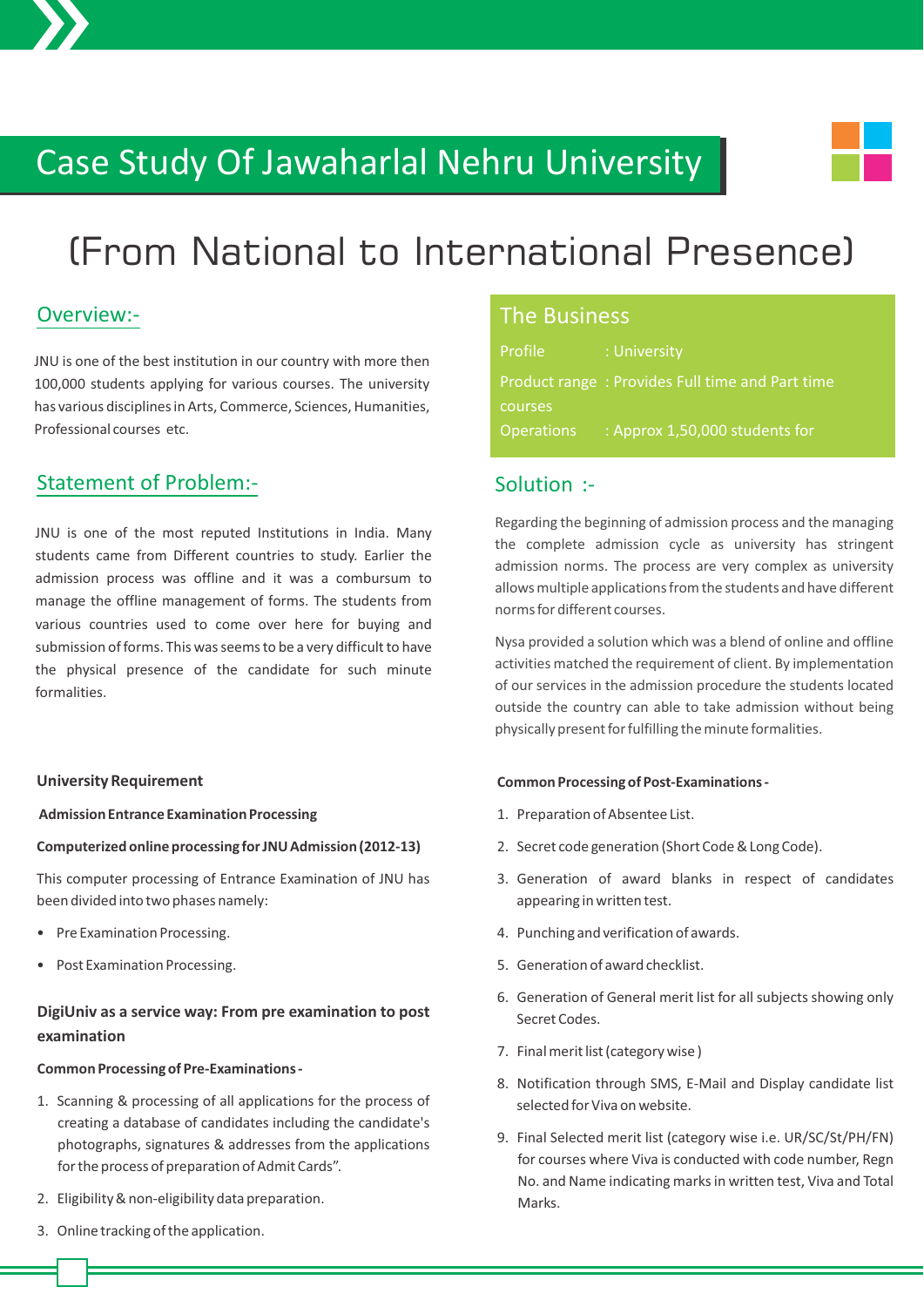# Case Study Of MD University

## (Enhanced its Rating From C Grade to Grade A university)

#### Overview:-

The Maharishi Dayanand University is a higher education institution established in 1976 in Rohtak, India. Offering a varied range of courses to nearly 500,000 students and employing a staff of over 5,000 managing teaching and administration process, the university excels in scientific areas such as Science and Humanities.

## Statement of Problem:-

As the educational landscape changed, The major challenges along with the basic administration was to enhance the rating of university, which was a very average 'C' grade university. the biggest challenge is to stand themselves in the ranking of International market.



With the manual processes available in the university the conditions was unmanageable but the commitment of senior management toward making it a world class institution was immense and then implementation of ERP system was envisaged keeping in mind the core problematic areas in the growth of university

## Problems:-

1) Admissions :- Since university was taking direct admissions and through more than 1000 affiliated colleges the department Admissions department was always flooded with Students, Colleges and Parents the majorly concern about Collection and management of forms, fees and Grievances.

3) HR and Accounts :- Along with academic activities of the University the handling the internal processes was a again a mammoth task and with such a huge pool of employee day to day tasks like Preparation of salaries, management record of employees like Balance sheet, Assets, Inventory etc.

2) Examination :- Somehow even if the admissions were managed by the university by deploying scores of manpower the Examination was a bigger devil to hunt and university was often flooded with complaints and issues related to Roll numbers ,admit cards, result declaration etc.

4) Student Support Services :- Since university is catering to more than 300,000 students at a time and considering that millions of students have passed through this university, listening to the concern of all the students is always a major concern major issues like admission and fee payment, result and DMC etc